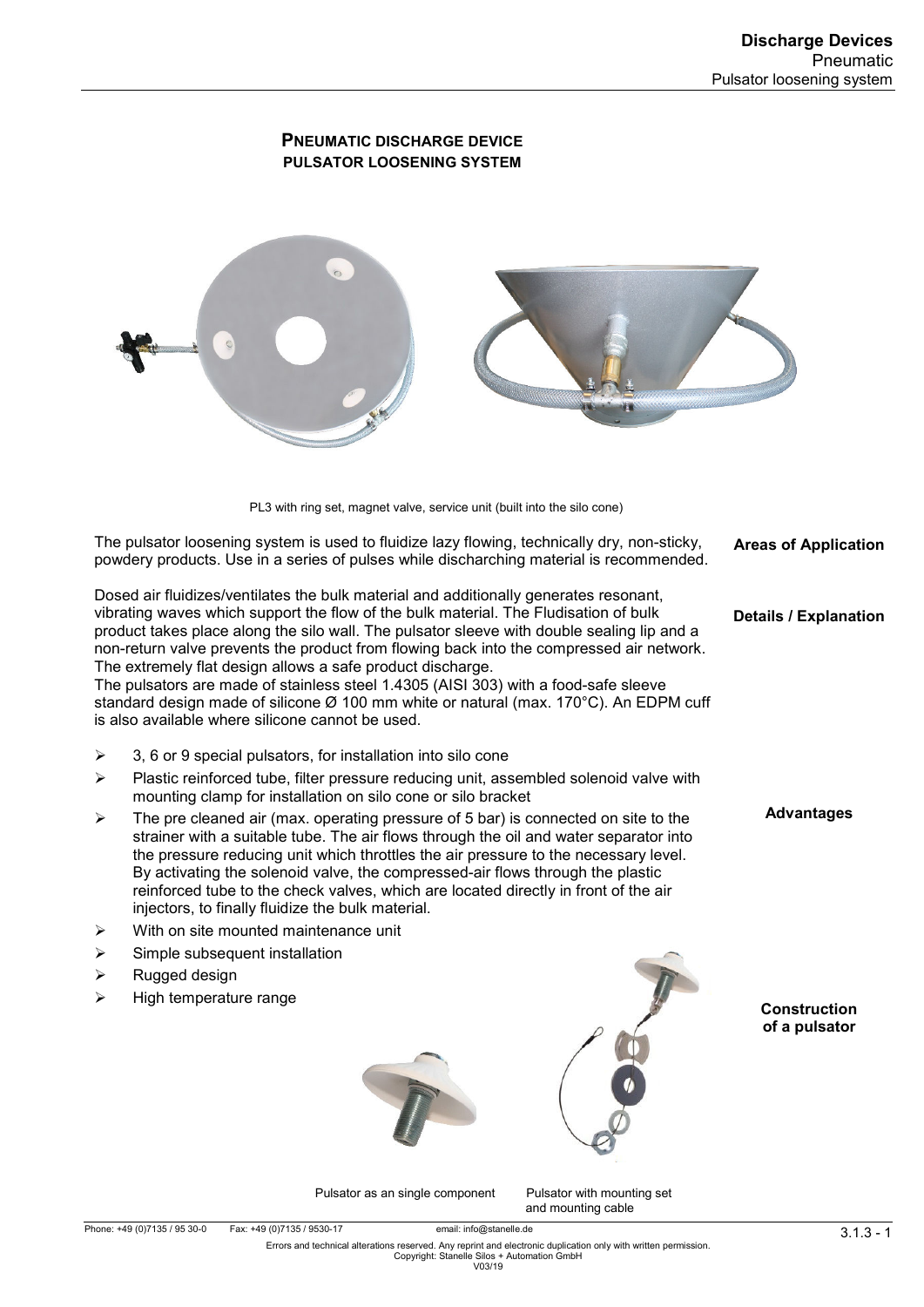

email: info@stanelle.de و 11.3 offer the principle of the email: info@stanelle.de (971135 / 9530-0 Fax: +49 (<br>Errors and technical alterations reserved. Any reprint and electronic duplication only with written permission.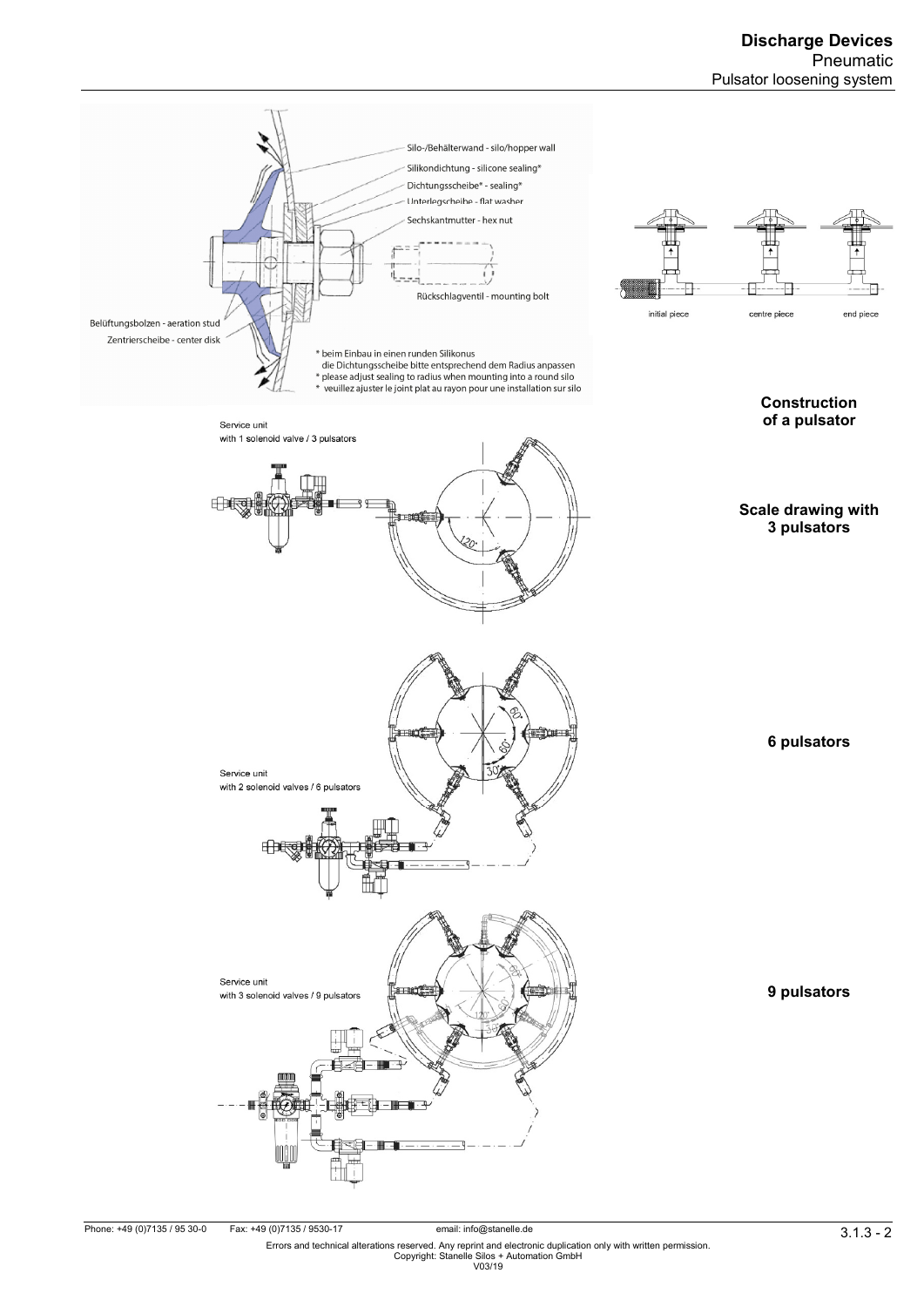**Material**

**Notice**  4

| Number of pulsator                                             | з                                             | 6                | 9              |
|----------------------------------------------------------------|-----------------------------------------------|------------------|----------------|
| Air consumption at 1,0 bar<br>timed: $3$ sec. on $/7$ sec. off | 225 Nltr. / min.                              | 450 Nitr. / min. | 675 Nlt. / min |
| Operating pressure                                             | $1 - 2.0$ bar                                 |                  |                |
| Volume flow per injector                                       | 250 ltr/ min.                                 |                  |                |
| Max. temperature strain                                        | 80° C, higher temperatures on request         |                  |                |
| Number of solenoid valves                                      |                                               | 2                | 3              |
| Connector                                                      | $G''_2$                                       |                  |                |
| Pulse duration time                                            | $2-3$ sec.                                    |                  |                |
| Break duration time                                            | 7-10 sec.                                     |                  |                |
| Air (conditions)                                               | Technical dry, oil and foreign substance free |                  |                |
| Voltage on solenoid valve                                      | 24VDC (standard) / 230VAC (option)            |                  |                |
|                                                                |                                               |                  |                |

# **Physical data air injector**

**Technical Data** 

- $\triangleright$  Stainless steel 1.4301, AISI 304.
- $\triangleright$  Operating temperature up to 170 $^{\circ}$  C.

# **Air and electrical input lead, compressor and fan are not included.**

### **Air injector incl. ring pipe, service unit, solenoid valve**

| Number of pulsator /<br>solenoid valve | 3/1        | 6/2                                   | 9/3                                                                                                                                                                                                                                                                   |
|----------------------------------------|------------|---------------------------------------|-----------------------------------------------------------------------------------------------------------------------------------------------------------------------------------------------------------------------------------------------------------------------|
| Article number                         | 742 10 049 | 742 10 063                            | 742 10 051                                                                                                                                                                                                                                                            |
|                                        | $T = 100$  | $+0.00737$<br><b>FRIDA F</b><br>----- | ×<br>ו בדו<br><b>BUT</b><br><b>In the case of the contract of the contract of the contract of the contract of the contract of the contract of the contract of the contract of the contract of the contract of the contract of the contract of the contract o</b><br>走 |

### **Please do not forget to specify the control voltage (24VDC or 230VAC)! Further numbers of injectors on request.**

# **Clock relay in plastic body IP 54, 230V 50Hz, for on site installation**

| <b>Clock control STL up to</b><br>4 solenoid valves | 3/1 | 6/2            | 9/3 |                                                            |
|-----------------------------------------------------|-----|----------------|-----|------------------------------------------------------------|
|                                                     |     | Article number |     |                                                            |
| 230V/DC connection voltage                          |     | 881 10 229     |     | <b>WSTANELLE</b><br><b>CONTRACT</b>                        |
| 24V/DC connection voltage                           |     | 881 10 229-01  |     | <b>WSTANELLE</b><br><b>CARTISTICS</b><br><b>CONTRACTOR</b> |

91.3 . 1 . 1 .3 . 1 .3 . Phone: +49 (0)7135 / 95 30-0 Fax: +49 (0)7135 / 9530-17<br>Errors and technical alterations reserved. Any reprint and electronic duplication only with written permission.<br>V03/19 With Witten permissio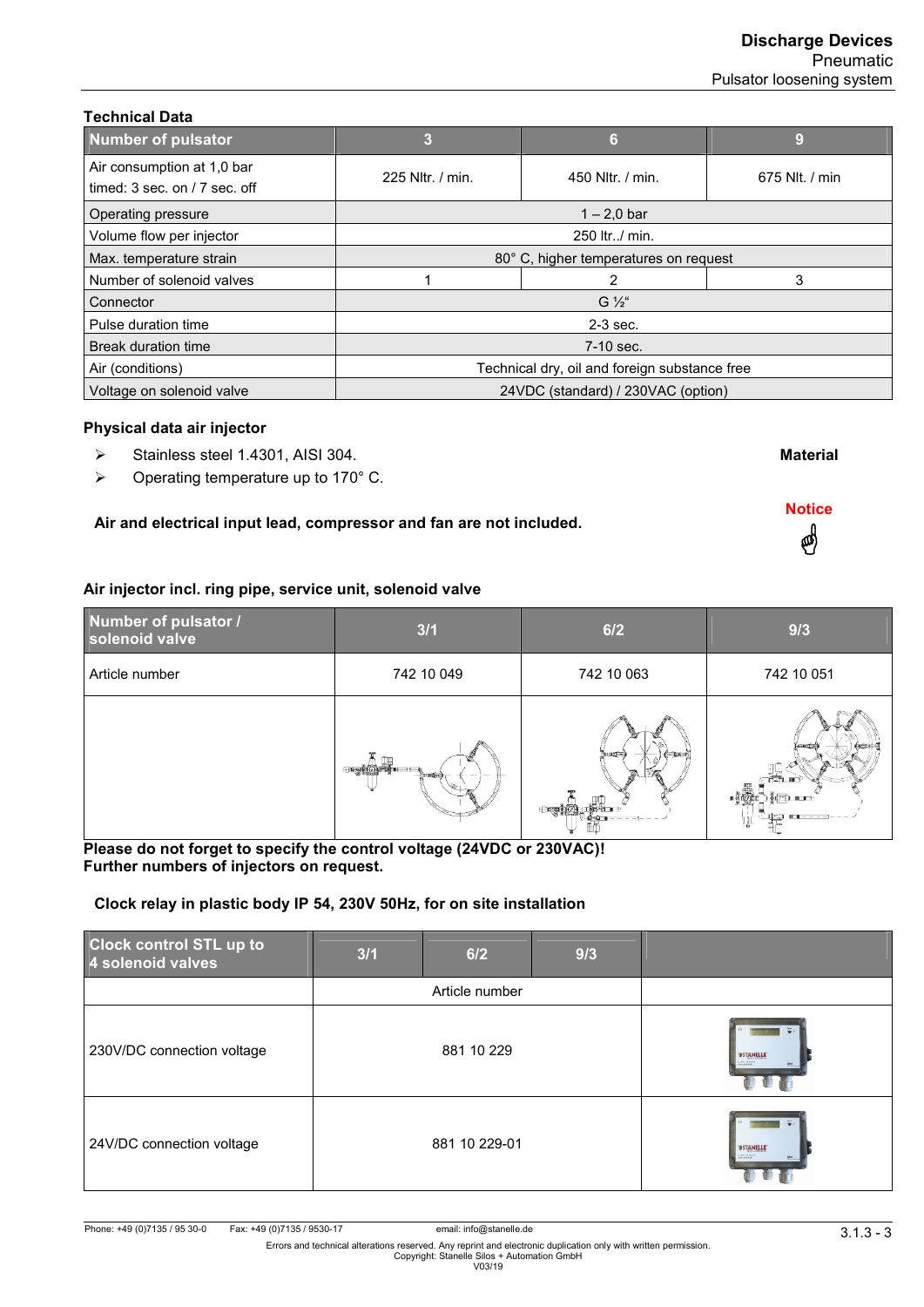# **Equipment / Spare Parts**

|                                                                                                                        | Article number   |           |
|------------------------------------------------------------------------------------------------------------------------|------------------|-----------|
| Pulsator silicone white                                                                                                | 742 10 052       |           |
| Pulsator mounting set 4 pieces<br>for subsequent installation,<br>in addition a Mounting cable / pull<br>rope required | 742 10 055       |           |
| Mounting cable/ pull rope                                                                                              | 742 10 056       |           |
| Hole saw for subsequent<br>installation pulsators                                                                      | 742 10 058       |           |
| End piece                                                                                                              | ST0713           |           |
| T piece                                                                                                                | ST2312           |           |
| Tube & T-piece                                                                                                         | ST0191<br>ST2312 |           |
| Non-return valve                                                                                                       | 804 10 002       |           |
| Air hose transparent per meter                                                                                         | ST2176-PVC       |           |
| Solenoid valve 24V/DC                                                                                                  | 881 10 130       |           |
| Solenoid valve 230V/AC                                                                                                 | 881 10 087       |           |
| Solenoid valve<br><b>ATEX 24V/DC</b><br>with 3m cable                                                                  | 881 10 087       | <b>ST</b> |